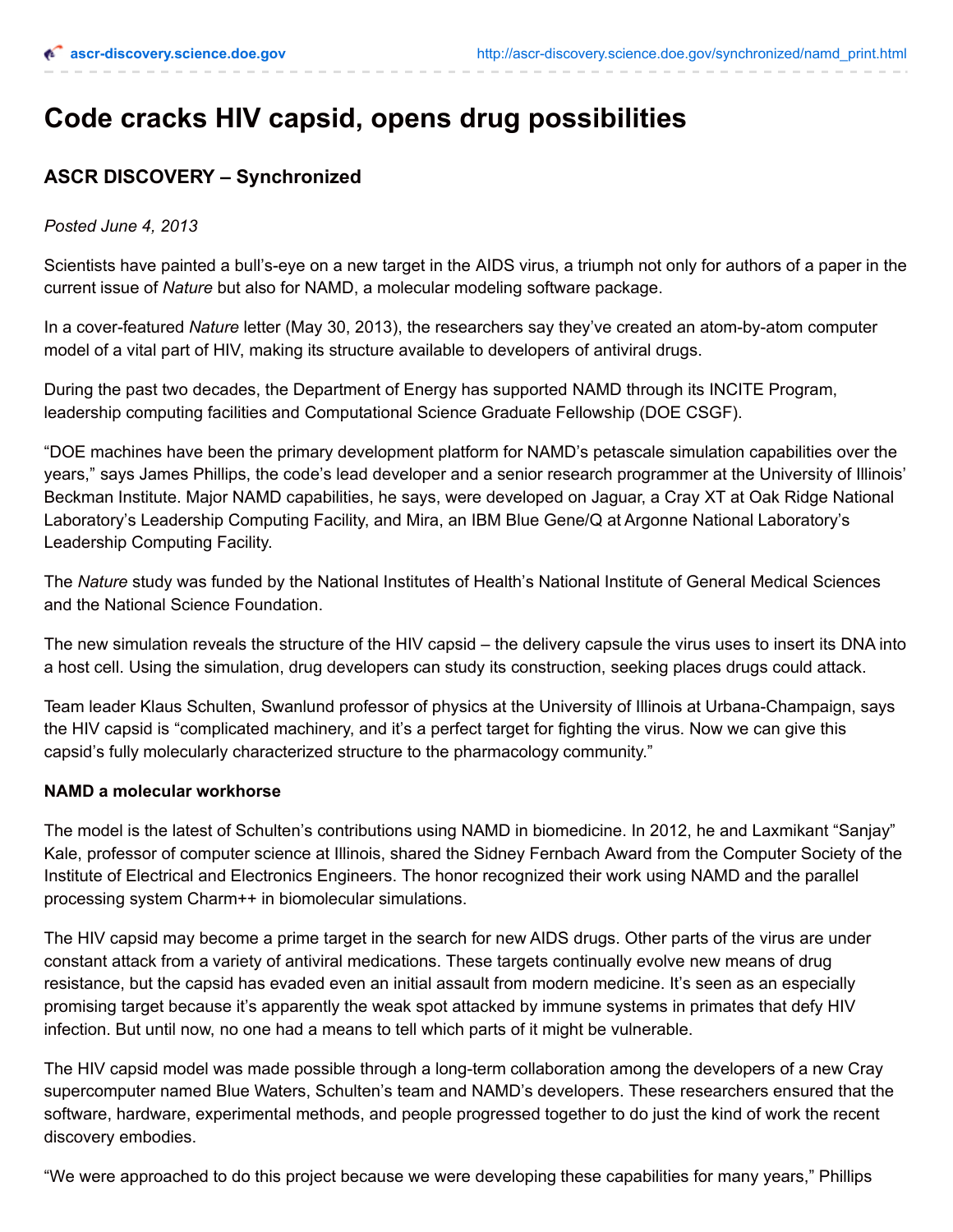says.

NAMD's creation began at Illinois in the mid-1990s, under DOE CSGF recipient William Humphrey. The idea was to write code for use on a variety of computers to model the structures of large, complex molecules important to biology and medicine.

A few years later, Phillips began work on the project, also as a doctoral student in the same fellowship. Phillips continued working on the project after earning his degree.

"I was encouraged to apply for the CSGF based on our group's familiarity with the program through Bill Humphrey," Phillips says. "I started the fellowship my third year, in 1995, and held it until I became a full-time lead NAMD developer in 1999."

He recalls the valuable experiences he gained through coursework, scientific meetings and a summer research practicum at Los Alamos National Laboratory. "The total CSGF experience had an incredible impact on my development as a computational scientist," he says.

## **Popular download**

Over the years, 37 developers have helped to expand and improve NAMD, Phillips says. More than 50,000 users worldwide have downloaded the software for free to run on machines ranging from PCs to supercomputers. Each time an update is released, 8,000 users download it.

Blue Waters offered an opportunity for NAMD to go beyond any modeling it had done before. The supercomputer was installed at the National Center for Supercomputing Applications at Illinois with a \$208 million National Science Foundation grant.

"While Blue Waters only recently entered production, we have been using it for over a year for several biomolecular simulations,' Phillips says.

The HIV capsid model was one of these simulations and shows how NAMD enables researchers to exploit a supercomputer's power.

The capsid is comprised of 216 six-sided protein structures and 12 five-sided ones and is shaped like a lopsided pillow. The model depicts about 64 million atoms.

During the simulation, Blue Waters and NAMD melded utterly different kinds of data. Some research techniques, such as X-ray crystallography, had shown the precise arrangements of atoms in the six-sided and five-sided protein structures. Other techniques, such as cryo-electron-microscopy, show the object on a larger scale. "What you get is basically a very fuzzy representation of the structure," Phillips says.

Phillips compared the six- and five-sided structures to LEGO bricks and the overall structure to a castle made of the bricks. "You can see what the LEGO bricks look like, and you can see what the castle looks like," he says, but you can't see how the bricks fit together to form the castle. By combining the various kinds of data, the code created the complete picture. "NAMD allows us to combine these two kinds of data so that we can resolve the whole structure in atomic detail."

## **Active at Argonne**

Before its application to HIV, the code already proved invaluable for calculating numerous smaller molecular structures. Researchers at the Argonne Leadership Computing Facility (ALCF) have used NAMD to probe the secrets of important proteins.

For example, the modeling code has been used to simulate a variety of proteins that enable cells to communicate